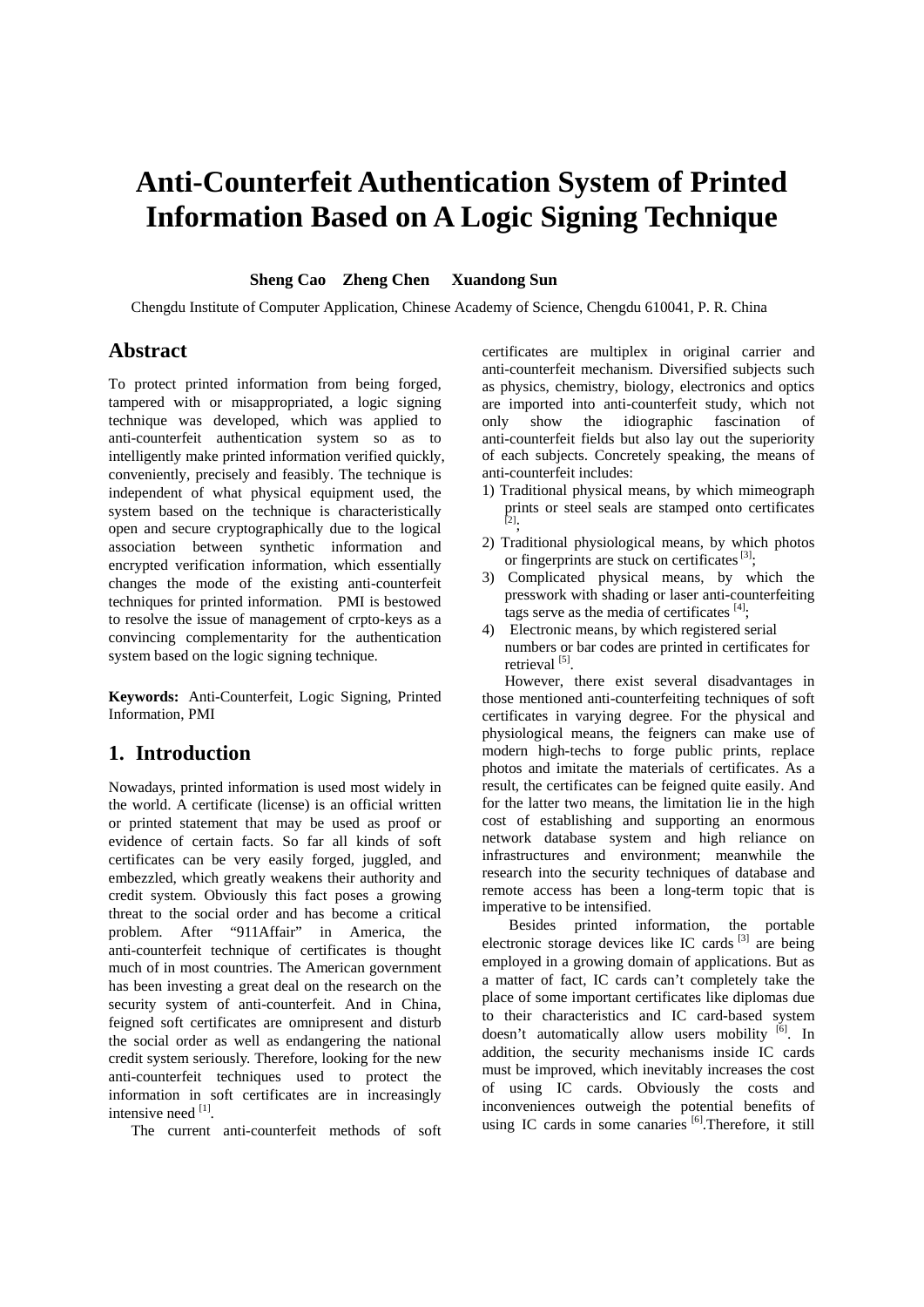imperative to research and develop anti-counterfeit technologies for certificates under the situation in certain fields.

In the face of the current critical problem of certificate counterfeit, we developed a logic signing technique for printed information against counterfeit and applied it to the authentication system of some certificates, which makes their verification feasible, quick, convenient, and precise. In the proposed technique, the text of a certificate is transformed into graphic codes (namely digital stamps) so that its content can be protected by so-called 'digital fingerprints'. Furthermore, we have designed and implemented the prototype of the authentication system based on this technique. Unlike other anti-counterfeit techniques of automatic identification, in this system, the private information of holders are embedded in the master-secondary prints in their certificates, and the logical restriction relation between the digital seals was in a position to put an end to be counterfeit. The character of the certificate that it is incapable of counterfeiting is ruled by the logical configuration of the possessor's character information. It is independent of the device so that the technique criterion can be an open system. What's more, this method replaces low-cost complicated logical operation instead of the techniques complexity of the physical device. It also replaces the technique which was concerned with sense organs of human being by the electronic information process. The verification is regardless of database and internet so that this method is low-cost.

# **2. Intelligent Anti-Counterfeiting Mechanism**

At present one of common anti-counterfeiting methods is to print feature information of licit holders in their certificates. However, it's not difficult to forge an ordinary soft certificate because there is merely sociological and physiological feature information in it. Thus in this proposed mechanism, the information of holders is added to make it hard to imitate but easy to validate the features of licit holders, which can effectively protect the licit certificates from being used by unlawful holders. It is inexpensive and cryptographically secure for printed information.

The authentication mechanism utilizes the logic signing technique to protect synthetic information on a certificate. The synthetic information is composed of public information and the legal holder's private feature information. The former consists of common information about the manufacture of the certificate and the legal holder's public feature information (say name, age, stature, blood type, photo, fingerprints and

other physiological features). The latter are facts or knowledge sets only known to legal holders (say his or her hobbies, question answer, password, etc). Particularly the private information is transformed into machine-readable-only symbol strings after being encrypted for safeguard against falsification.

To make synthetic information maintain a strict logic association with verification information, we make use of the mathematical model, based on a combination of a hash function and encryption/decryption function of modern cryptographic techniques. That is, textual data is hashed using a cryptographically secure hashing algorithm. And the functions coupled with encryption/decryption key map synthetic information to verification information, which indicates that the association between two kinds of information is quite easy to be established with encryption key and couldn't be deciphered without decryption key. Verification information aims to protect and check the integrity and authenticity of synthetic information, thus reducing the verification cost. As a result, the content of the certificate is difficult to be imitated and easy to be validated. Moreover, any illegal modification of synthetic information will certainly make it disassociated with verification information and this disassociation can be checked quickly.

Anyhow, a certificate can be given an instant and precise identification whether it's forged or tampered utilizing the three digital stamps, whose uniqueness is totally dependent on encryption key as well as the logic association between synthetic information and verification information. It's such an open authentication system that all the utilized technologies and standards of technical equipment are kept public except the keys and the legal holder's private information. In spite of that, anybody couldn't forge, tamper with or abuse others' certificates without decryption key. And the key points of authentication mechanism mentioned above were patented [7].

# **3. Design of Authentication System**

# **3.1. Process of Manufacture**

The information on a certificate is classified into: 1) hidden information (namely encrypted private information), which couldn't be encrypted or decrypted without authorized keys; 2) synthetic information (including public information and hidden information), which is transformed into human-readable textual message; 3) verification information, which is generated from synthetic information.

Besides human-readable textual message, three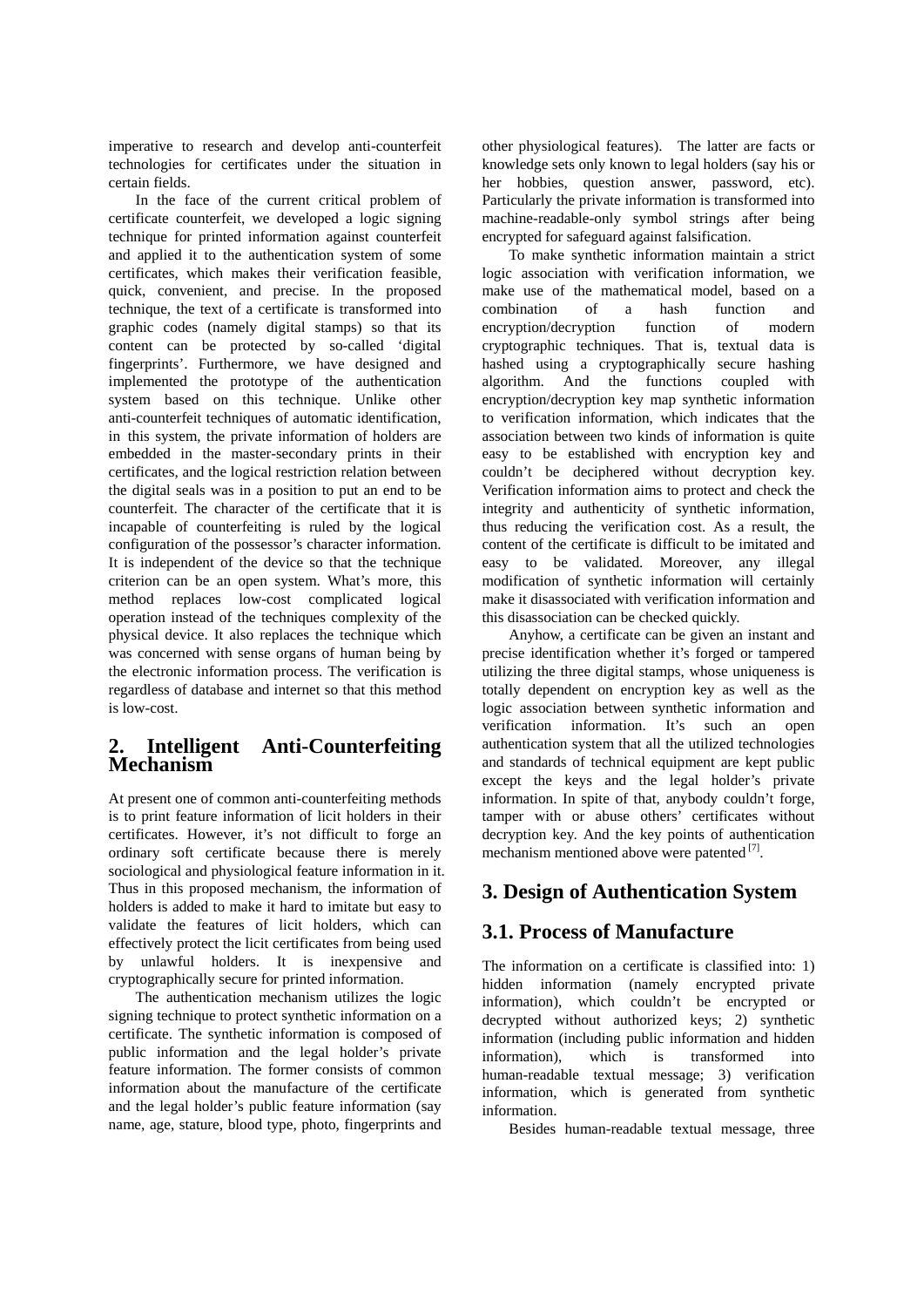machine-readable digital stamps(master stamp, slave stamp and private stamp),which hold synthetic information, verification information and hidden information respectively, are encoded and printed as graphic codes onto the certificate. Consequently, different verification information is generated from different encryption keys and textual messages, which results in different slave digital stamps. That is, the logic association among information inside the digital stamps varies with encryption keys, thus forming a security mechanism in which textual message, digital stamps and holders' privacy are associated highly closely. Fig.1 depicts how to generate three digital stamps.



Fig. 1: Generating digital stamps.

In this system, the digital stamps can be printed using a high-density graphic code zymology capable of storing kilobytes of information in a single symbol and unlimited data in multiple symbols  $[8]$ . We may explain why we use graphic codes for the information carrier. With the development of modern technology, which presses for the technique of graphic code to express more information in finite geometry room so that it can satisfy the kinds of information demand .To achieve this aim, we should get rid of the redundancy in vertical direction of 1-D graphic code and think out multidimensional information distributing graphic code. Multidimensional graphic code is an important advance in digital front port technique and automatic identify field. It can embody the whole information of President Lincoln's photo and the Declaration of Independence in multidimensional lattice graphic that is as small as a thumb, making it a micro moving database.

The multidimensional graphic code has several advantages: big information quantity, wide coding range, strong error-correcting ability, and high decryption reliability. And it can encrypt information repeatedly; the internal information of multidimensional graphic code cannot be counterfeited without a key. Through the cryptograph information, it can be only read in the condition of gaining the key, which increases the difficulty of forgery and enhance the anti-counterfeit performance. In addition, multidimensional graphic code can be managed without database, which is very flexible and convenient. Using graphic codes is that possibly a large amount of easily-and accurately-read data can "ride" with the certificate. And it's very hard to counterfeit the encrypted message held by graphic codes without encryption keys because it can be deciphered only with decryption keys. But it's not an effective anti-counterfeit approach to merely print graphic codes directly in a certificate unless they are coupled with a good security mechanism.

Multidimensional graphic codes mainly include two-dimensional<sup>[9]</sup> and three-dimensional bar codes<sup>[10]</sup> that are technologies of automated data collection, storage and transmission. The former, composed of PDF417<sup>[9]</sup>, Data Matrix<sup>[11]</sup> and Maxi code<sup>[12]</sup>, has been accepted as a standard by ISO and IEC and used widely in an increasing number of countries. The latter has a much bigger capacity, in which even audio and video information can be stored. Although three-dimensional bar codes are not standardized at present, digital stamps are printed with three-dimensional bar code symbiosis in this authentication system.

# **3.2. Process of Verification**

Digital stamps are used for verification as the method mentioned above, with the criteria of perfect security that a certificate is valid if there is an established logic association among synthetic information, private information and verification information. That is, the security of a certificate stems from the fact that changing a single bit of the textual message or altering the photo causes a global change in the bar-code that appears to be random without the knowledge of the issuer's keys.

During the verification process, a verifier first scans the digital stamps in the certificate with a hand-held bar code reader, then decodes the information inside them and computes it. If computed results are matched and the information inside the master digital stamp is identical with the text of the certificate, it is judged to be accurate and valid, otherwise it's not.

 To prevent illegal possession by an impostor, the verifier may decode the private information stored inside the private stamp utilizing authorized decryption key, and check whether the information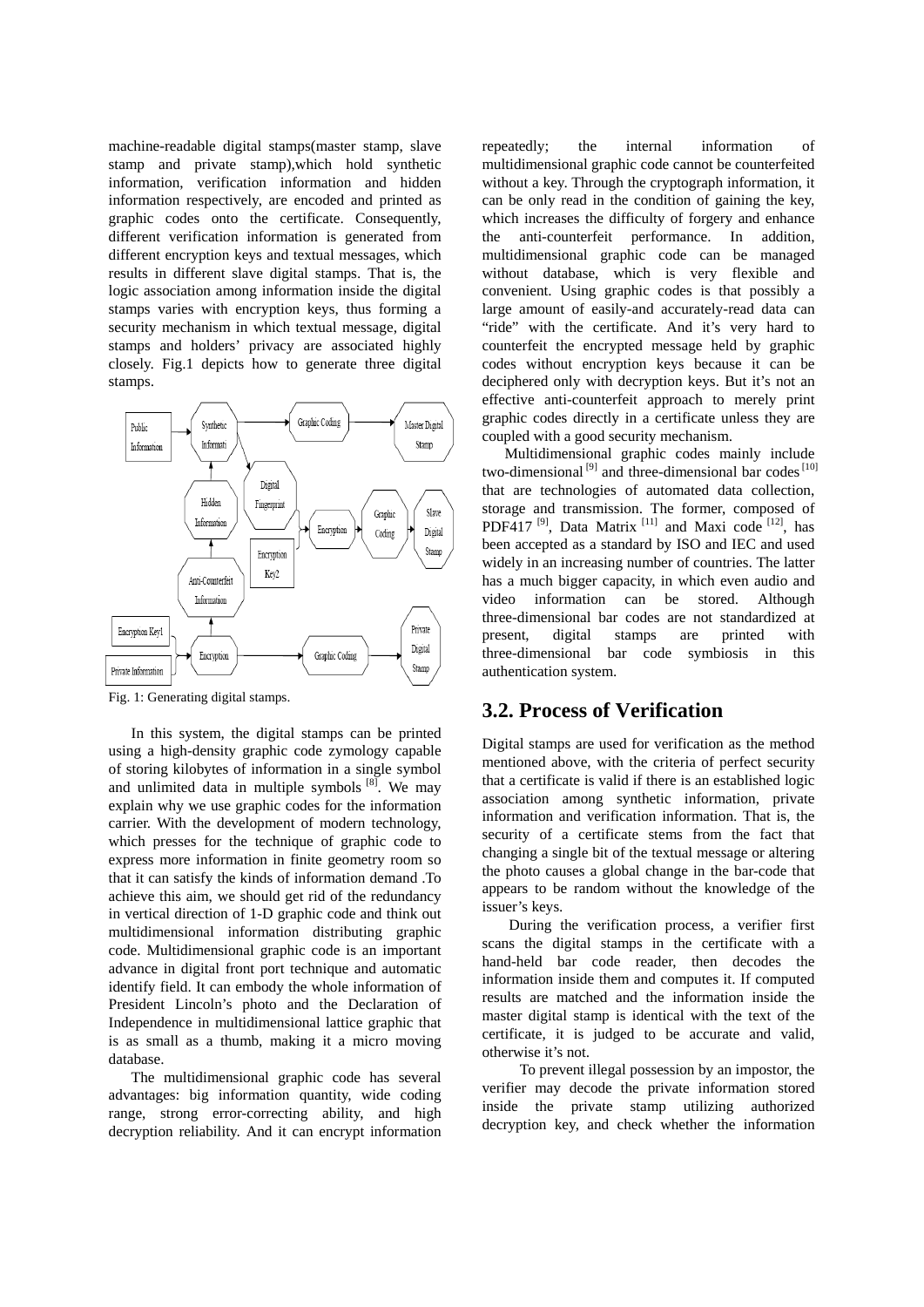provided by the practical holder is identical with it by questioning him or her about private information. It's pretty easy to determine if the certificate is misappropriated or not according to the offered answers due to the fact that the legal holder surely knows his or her own private information very well. As a result, an impostor is incapable of possessing a certificate illegally even though he forges the photo or impersonates the legal holder by any high-tech means for the reason that he couldn't obtain private information without authorized keys. Fig.2 illustrates the verification of a certificate.



Fig. 2: Verifying a certificate

Especially, even though the certificate was lost or stolen, it is difficult to imitate and easy to identify a legal holder's feature information through the legal holder's private information.

#### **4. An Example of Application**

Let's give an example to set out the advantages of logic signing technique for printed certificates.

Firstly, in accordance with asymmetric cryptosystem ,we should assign two keys say  $K_p$ (encryption key) and  $K_v$  (decryption key) for the manufacturer and verifier respectively. Besides, the technological schemes as well as standards of technical equipment used during manufacture and verification ought to be issued. The approach of manufacturing and verifying the certificate are shown as follows: After select a template of manufacturing a certificate, input message M(including public information and private information),and then extract the message digest with HF(M) from hidden information that is encrypted with EF  $(S, K_p)$ , and combine it with public information to manufacture

synthetic information X. Afterward, extract message digest S with  $HF(X)$  from synthetic information X, and encrypt it with  $K_p$  and EF (S,  $K_p$ ) again to manufacture verification information which serves as validating the certificate afterward. The digital stamps (slave, master and private) are generated from verification information, public information and hidden information respectively using GCP. And three kinds of information mentioned above are typeset and printed. Thus, a certificate is produced.

During verification, a verifier first chalks up synthetic information, private information and verification information by scanning the digital stamps in the certificate with a graphic code reader. Then comparing the human-readable text with synthetic information A displayed on the screen. If any unconformity is found, the certificate is judged to be invalid. If not, the verifier chalks up checking code  $V_1$  and information B by decrypting the information inside the slave and private digital stamps respectively. Simultaneously, checking code  $V_2$  is chalked up by extracting message digest from information AB (a combination of A and B) with HF. If  $V_1$  is equal to  $V_2$ , the certificate is judged to be valid, otherwise it's not. It's significant to point out that the verifier ought to inquire practical holder according to information B (that is kept secret from the holder) displayed on the screen and identify whether the holder is an impostor or not if necessary.

Fig.3 illustrates the result of verification.



Fig. 3:The result of verification.

# **5. Management of Keys**

Our discussion above has not make out how to manage the keys efficiently. And then we adopt the PMI technique to solve the issue. PMI (Privilege Management Infrastructure)  $^{[13]}$  is a criterion put forward by IETF, which separate the management right of users from the symbol of individual. PMI is a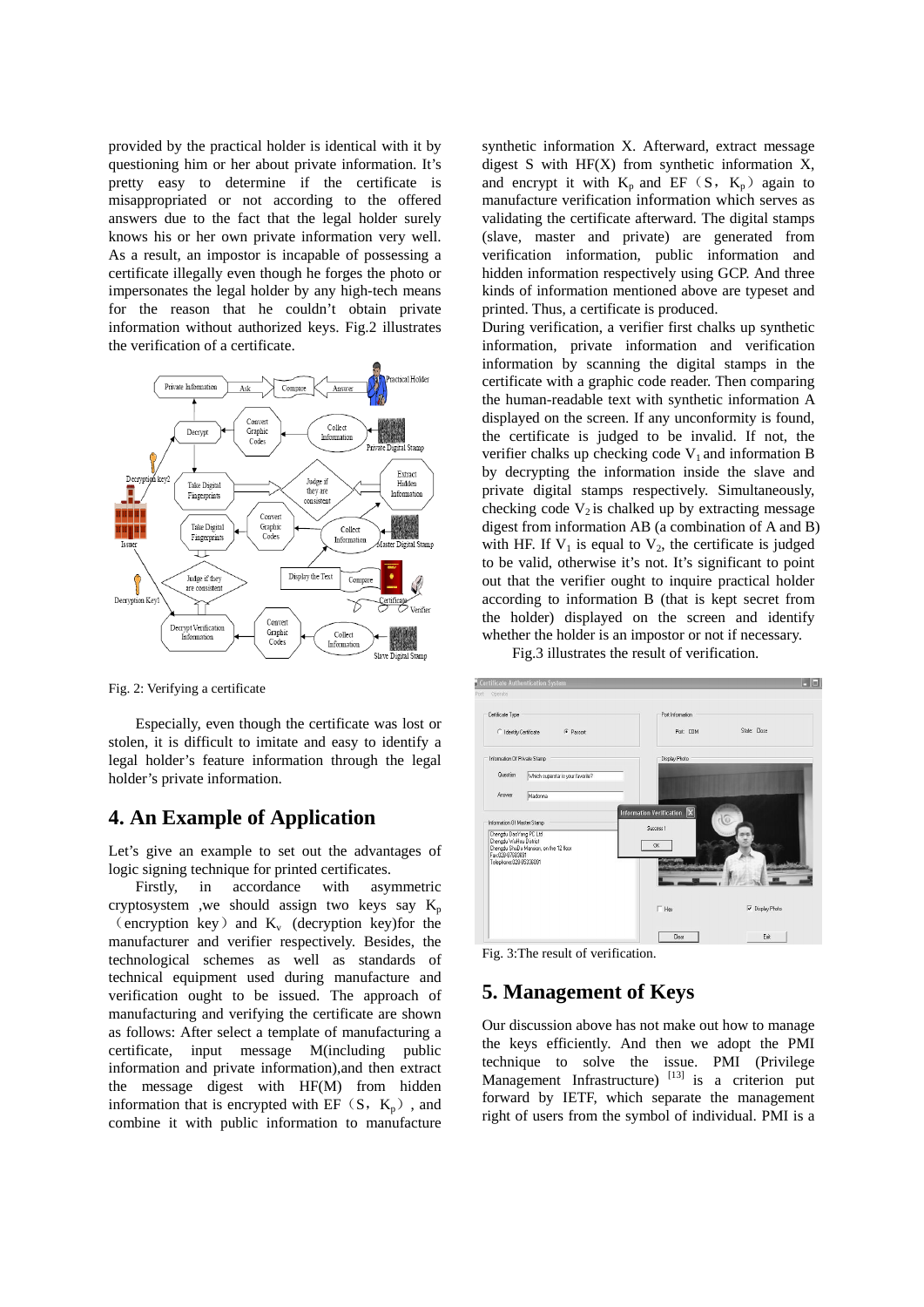helpful tool that it can carry out the key management unitary based on the attribute certificate of X.509v4 which was proposed in the year 2000.PMI could replace traditional accessing control policies, such as MAC,DAC and so on. The very merits of PMI consist in the independency of concretely application. In other words, it can provide high potent and unitive authorization management mechanism for kinds of applications, which is capable of exerting the variability, adaptability and low cost in accessing control application. In modern application environment, for example, distributing electronic system, work stream and otherwise, we can abstract a suit of accessing control rules without exception so as to realize the security exchange visits and currency.

Attribute certificate (AC) is the key technique of PMI, we make use of it to manage authorization information of holders, and the PMI model is set up based on the attribute certificate. We bring forward the RLBAC (role level based accessing control) for attribute certificate to bring into play. The course of RLBAC to support attribute certificate is as follows: firstly, award some attribute certificates which used to define the roles each other; secondly, award one attribute certificate for the ultimate user and appoint one or several roles for him. A holder can hold a number of attribute certificates, which can be awarded by different issues, but each attribute certificate corresponds to the only identification certificate. The RLBAC designates distinct roles and the relationship among them. The relationship chart can be a tree or loop. A simple general RLBAC is shown in Fig.4.



Fig.4: configuration of RLBAC.

 The holder who needs identification is supposed to get across the entrance of rights resolution first, and then the useful-life of AC held by the holder may be checked carefully. Once the source of authority has verified it correctly, it will be delivered to attribute registration authority for keeping in archives; and the next process is to verify the AC to assign roles to holder. If this is all right, the ultimate entity could be judged whether the holder can be granted to the crypto-keys or not. In succession, the source of authority will assign rights to roles, and the different level decision can be harmonized by their different roles.

## **6. Conclusions**

The reason why we introduce the novel, low-cost and efficient authentication system based on a logic signing technique for printed information is found on the judgment that, the counterfeit certificates do a lot of harm to social life and it is an urgent task for most countries to solve this critical problem effectively. So in the authentication system above, coupled with three digital stamps, it can give an instant and precise identification whether a certificate is forged, misappropriated or tampered with so as to assure its security. It's noted that the verification cost of this system mainly counts on the complexity of logic computation in its security mechanism. Whereas, the amount of data inside a certificate is usually so small that the computation cost is low enough to make the application of this technique to certificate anti-counterfeit feasible.

This instructive new approach commands a fine view of the safeguard of printed information. Besides, it can be applied in other anti-counterfeit schemes. It's a paradigm to develop intelligent anti-counterfeit mechanism of both printed and non-printed information. For instance, it can be utilized to improve the security mechanisms inside variety of portable electronic storage devices and the like.

#### **References**

- [1] H.B. Shen, M. Zhang, A dialogue with those persons who forged soft certificates. *Reporter Observation*, 7:28-30, 2000.
- [2] S.M. Tony, Bar Codes Sweep the World .*Invention and Technology*,pp.56-63,Spring 1993.
- [3] N. Matsuo, K. Shimonhara, H. Matsui, etc., Personal Telephone Services Using IC-Cards. *Communications Magazine IEEE*, July 27(7):41-48, 1989.
- [4] M.C. Chu, L.L. Cheng and L.M. Cheng, Magnetic Cards, *British Patent Application*, 1994.
- [5] V.V. pitsyuga , M. Y. Kolesnikov , and I.V. Kosyak, Protection method for an optical information carrier, *International Conference on Optical Storage, Imaging, and Transmission of*